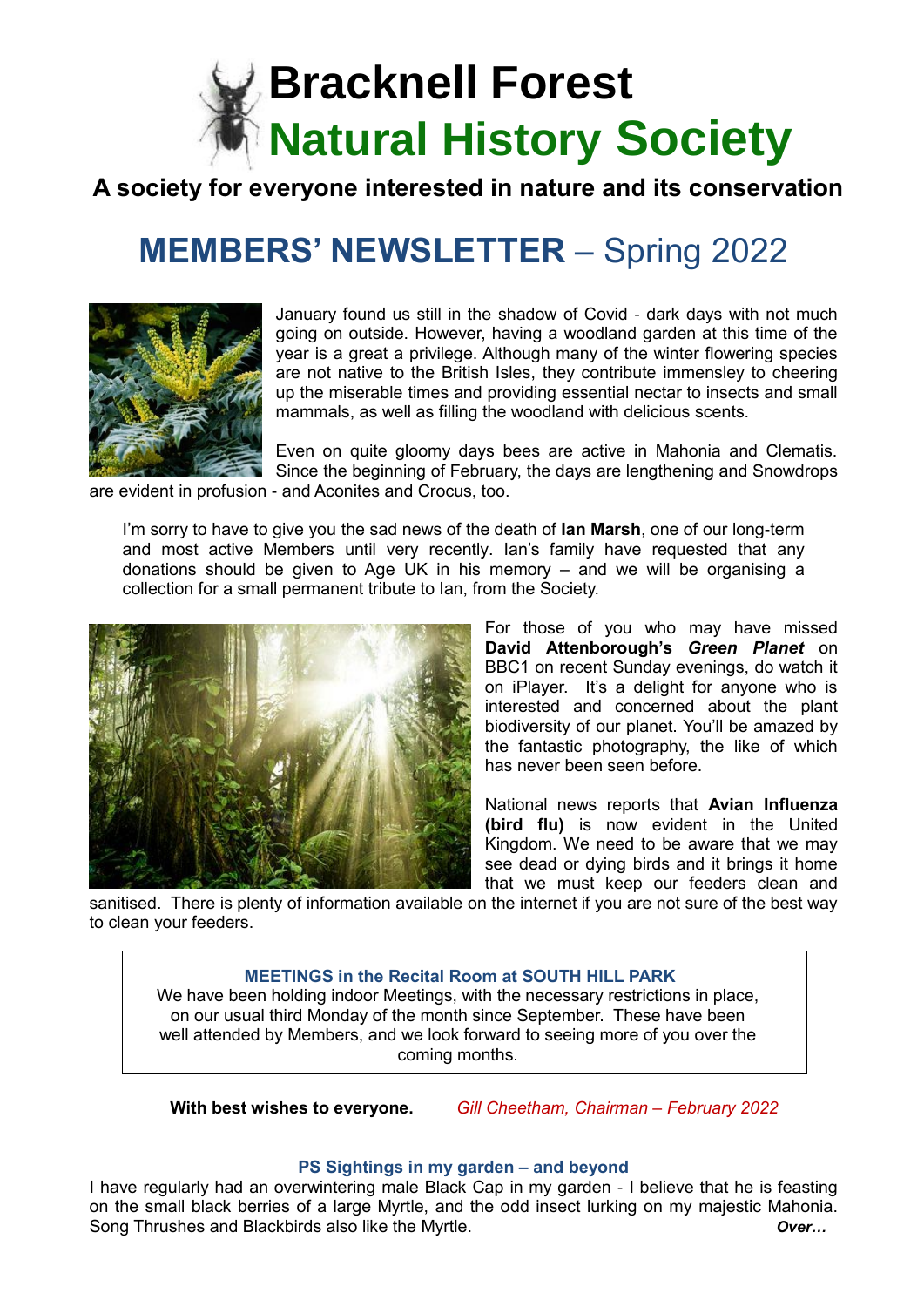

I also spot the occasional Brambling and quite often a small gang of Siskins *(pictured)* come to visit, along with all the usual birds which flock to the bird feeders at this time of year. Amusingly, Chaffinches are trying hard to learn how to cling to the sunflower heart feeders - but have to be content with pulling out the occasional seed, and leave the rest to the more agile species. And two recent visits to Savernake Lake have revealed a pair of Grey Wagtails and a healthy

looking posse of Mandarin Ducks.

# **Swinley Forest**



Recently our friends at **Wildlife in Ascot** hosted, and kindly invited our Members to, an online meeting with guest speaker **Des Sussex**, who has now taken up residency as Conservation & Biodiversity Officer at the Crown Estate in Windsor.

Des described his plans for updating and improving forestry, habitats and recreational facilities within Swinley Forest and The Great Park. Having visited Swinley recently I was impressed by the amount of action the forest has been receiving.

However, I have concerns about the welfare and future of the **ancient Lime avenues and circles**, as they contribute to habitat and provide feeding places for many overwintering birds - and are part of our history. Des says that there are no plans to remove these ancient giants, but they require some structural attention as the vast clumps of Mistletoe clinging to the tops have made them unsteady and unstable. The Mistletoe can be thinned and dangerous limbs pruned back.



Former planting of a Eucalyptus plantation - although unsuitable for the soil and area - means that it will eventually disappear. Interestingly, for now fronds from the trees are being collected for the floristry industry.

# **Our woodland restoration project - Nightingale Triangle**



Since January of this year we have been able to really get stuck into our Winter work at Nightingale Triangle, with a good turnout of volunteers at both **monthly Work Parties** – and also with a day from **Bracknell Conservation Volunteers**.

With everyone's help we have been able to remove a great deal of the Ponticum Rhododendron growing down the front slope. Left unchecked, this plant would completely take over the slope and enclose the bank with its invasive growth..

Although best done in the Autumn, it has been just possible to brush cut and throughly rake the bank. We have been collecting different species of shrubs to enhance its appearance – and the habitats, of course. We have decided to plant it in an 'edge of the woodland' manner – and plug plants grown from seed and donated plants are now planted in situ.

Inside the woodland, quite a few areas of excess brambles have been are removed and with two good bonfires to dispose of brash all outstanding burning had been complete for now.

From March to September working in the woodland is normally reduced to allow for peaceful bird nesting and small mammal home making – and Spring flowers are already appearing alongside the main path.

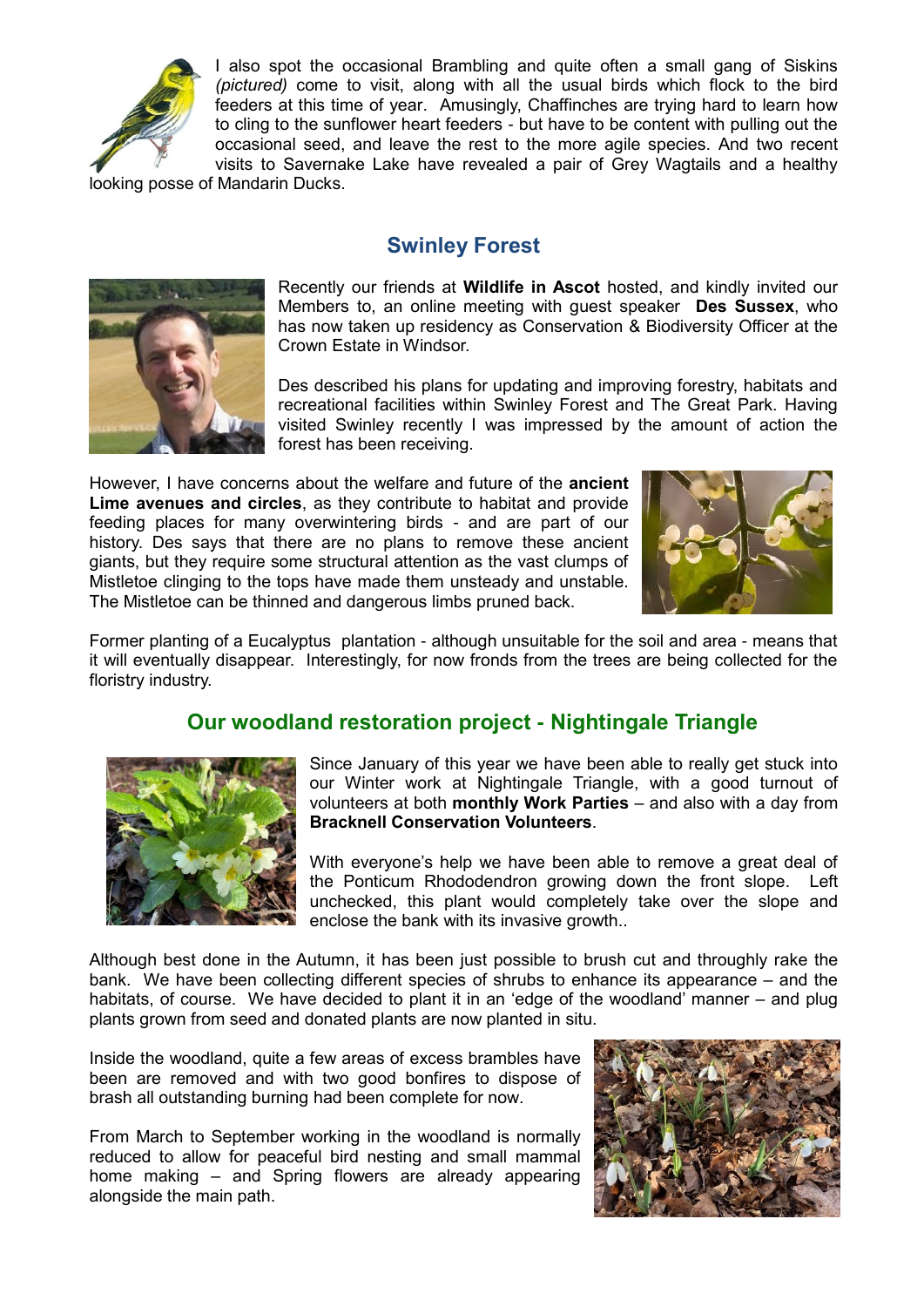

# *STOP PRESS Nightingale Triangle – after the Storm*

The woodland at Nightingale Triangle has thankfully survived Storm Eunice fairly well, with most of the managed parts intact,

although unfortunately some of the gardens on Firlands took a punishing. And in the furthest corner a clump of large Scots pines took the impact of the storm. As they fell, they took some smaller trees with them, and the path is now blocked. A new challenge!!!



## **Gillian Martin Tribute**



We are very pleased to be able to be able to tell you that three beautiful trees have been planted as a tribute to Gillian Martin. Most of you will remember Gillian, who sadly passed away in 2018. She was a stalwart member of our team and totally dedicated to the welfare of everything that affected the biodiversity of Bracknell Forest.

The trees have been planted in **Elizabeth Close**, on a mound overlooking Bagshot Road. Gillian would have approved, as they are two oaks and a hornbeam - intended to grow to magnificent size and status. These trees are worthy replacements for forest trees that have been removed

from roadsides as they have reached dangerous proportions.

The trees were planted by **Bracknell Forest Rangers, our Biodiversity Officer Marlies Boydell**, and myself, representing the BFNHS. They were substantially planted and will form part of the Ranger-led care of newly planted trees. In time a commemorative plaque will be placed on the site. We have to thank Marlies for arranging the purchase and siting of the trees. I am happy to accompany anyone who wishes to see them - by taking a short walk from Nightingale Triangle.



# **Our March Meeting: The Plight of the Orangutan**

#### **Monday 21st March, in The Recital Room at South Hill Park…**

This is an illustrated talk not to be missed. **Tony Buckle**, volunteer at the **Samboja Lestari Orangutan Sanctuary** and **Lesley Bradbrook** from **Borneo Orangutan-Survival UK**, will describe the biology of Orangutans and the environmental threats posed to them from deforestation and palm oil plantations.

They will describe the important work being done at the Sanctuary to save these iconic apes - and you can help raise funds by taking part in the raffle for a toy orangutan, during the evening.